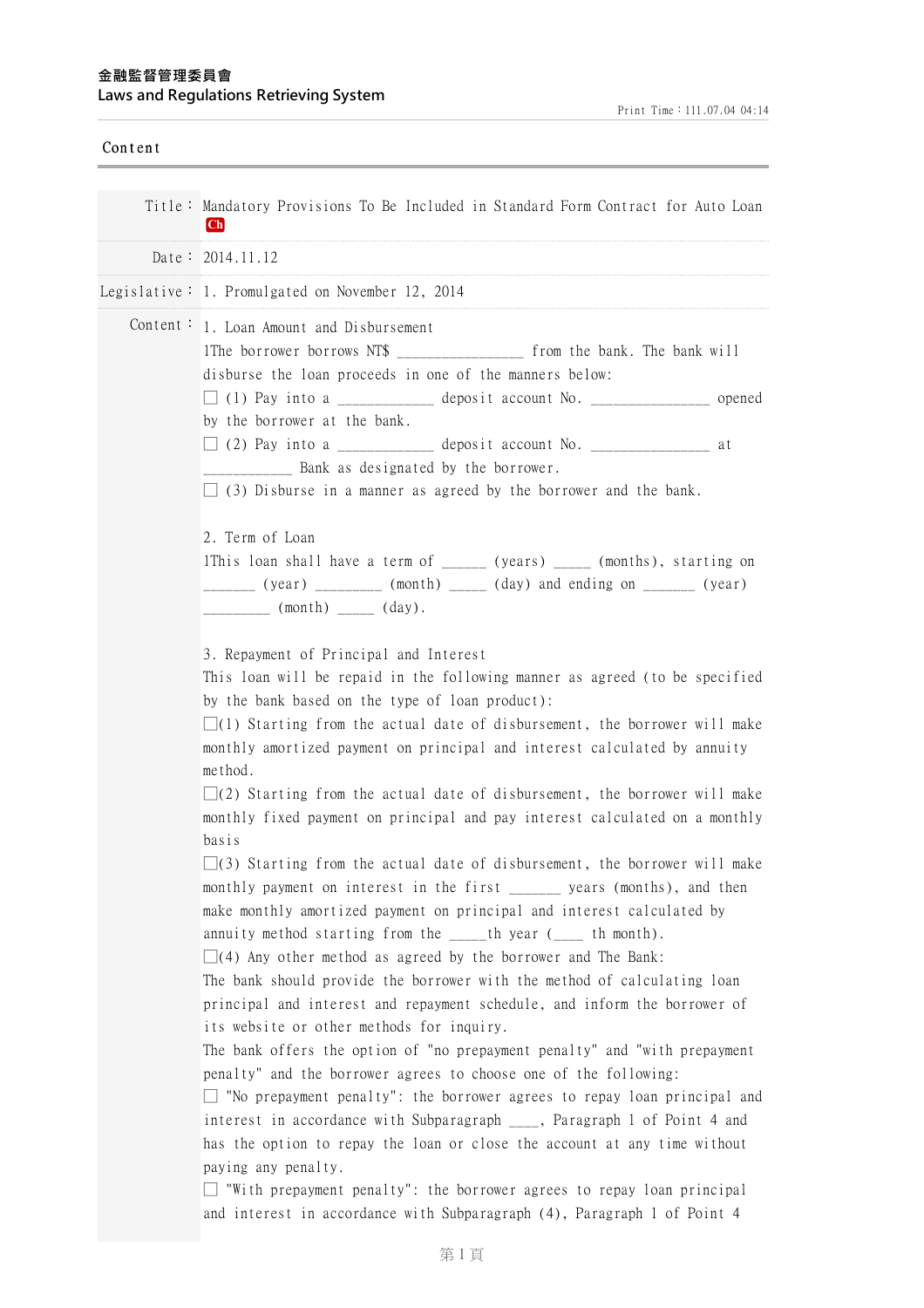and further agrees to pay a prepayment penalty, provided the borrower \_\_\_\_\_\_\_\_\_ (the bank should indicate whether it is "repays principal" or "repays all principal" or "closes the loan account") early in the first years (or \_\_\_\_ months) of the loan from the date of loan disbursement (withdrawal). The aforementioned prepayment penalty will be charged in the following manner:

\_\_\_\_\_\_\_\_\_\_\_\_\_\_\_\_\_\_\_\_\_\_\_\_\_ . (Note: Prepayment penalty should be charged in a scale-down manner in consideration of borrower's repayment period, loan balance and other factors). However when early payoff of loan is necessary due to the death or severe disability of the borrower as evidenced by relevant documents, the bank may not charge the borrower prepayment penalty.

#### 4. Method of Interest Calculation

Interest on the loan is calculated in the following manner (to be specified by the bank based on the type of loan product):

 $\Box(1)$  Calculated by the bank's prime rate (or another benchmark rates) at  $\frac{m}{2}$  % plus an annual rate of  $\frac{m}{2}$  % (totaling  $\frac{m}{2}$  % per annum); the interest rate will be adjusted subsequently as the bank's prime rate (or another benchmark rate) changes, and interest will be calculated at the adjusted annual rate starting from the first payment date after the adjustment.

 $\Box(2)$  Calculated by the bank's prime rate (or another benchmark rates) at  $\frac{1}{2}$  % plus an annual rate of  $\frac{1}{2}$  % (totaling  $\frac{1}{2}$  % per annum); the interest rate will be adjusted subsequently as the bank's prime rate (or another benchmark rate) changes, and interest will be calculated at the adjusted annual rate starting from the date of adjustment.

 $\square(3)$  Calculated by a fixed rate of  $\_\_\_\%$  per annum.

 $\Box(4)$  Interest on loan with a prepayment penalty clause is calculated as follows: \_\_\_\_\_\_\_\_\_ (to be specified by the bank based on the type of loan product).

 $\square(5)$  (Any other manner as agreed by the borrower and the bank).

The prime rate (or another benchmark rate) referred to in Paragraph 1 shall be based on (the bank shall indicate whether the prime rate is the discount rate of the Central Bank, average interest rate of the time deposits of major banks, average interbank overnight call-loan rate, money market rate, or other representative and transparent market benchmark rate, plus a certain percentage, that has been publicly announced as required). Interests mentioned in the preceding two paragraphs shall be calculated as follows (to be specified by the bank based on the actual situation):  $\Box$  (1) Interest that is calculated daily will accrue on the basis of 365 days a year (including leap years) where daily interest is the daily

\_\_\_\_\_\_\_\_ (bank should indicate "highest", "average" or "ending") outstanding loan balance multiplied by annual interest rate and then divided by 365.

 $\Box$  (2) If interest is calculated monthly, monthly interest is the principal multiplied by annual interest rate and then divided by 12. Interest on the portion less than a month will be calculated daily, that is, interest will accrue on the basis of 365 days a year (including leap years) where principal is multiplied by annual interest rate and the number of days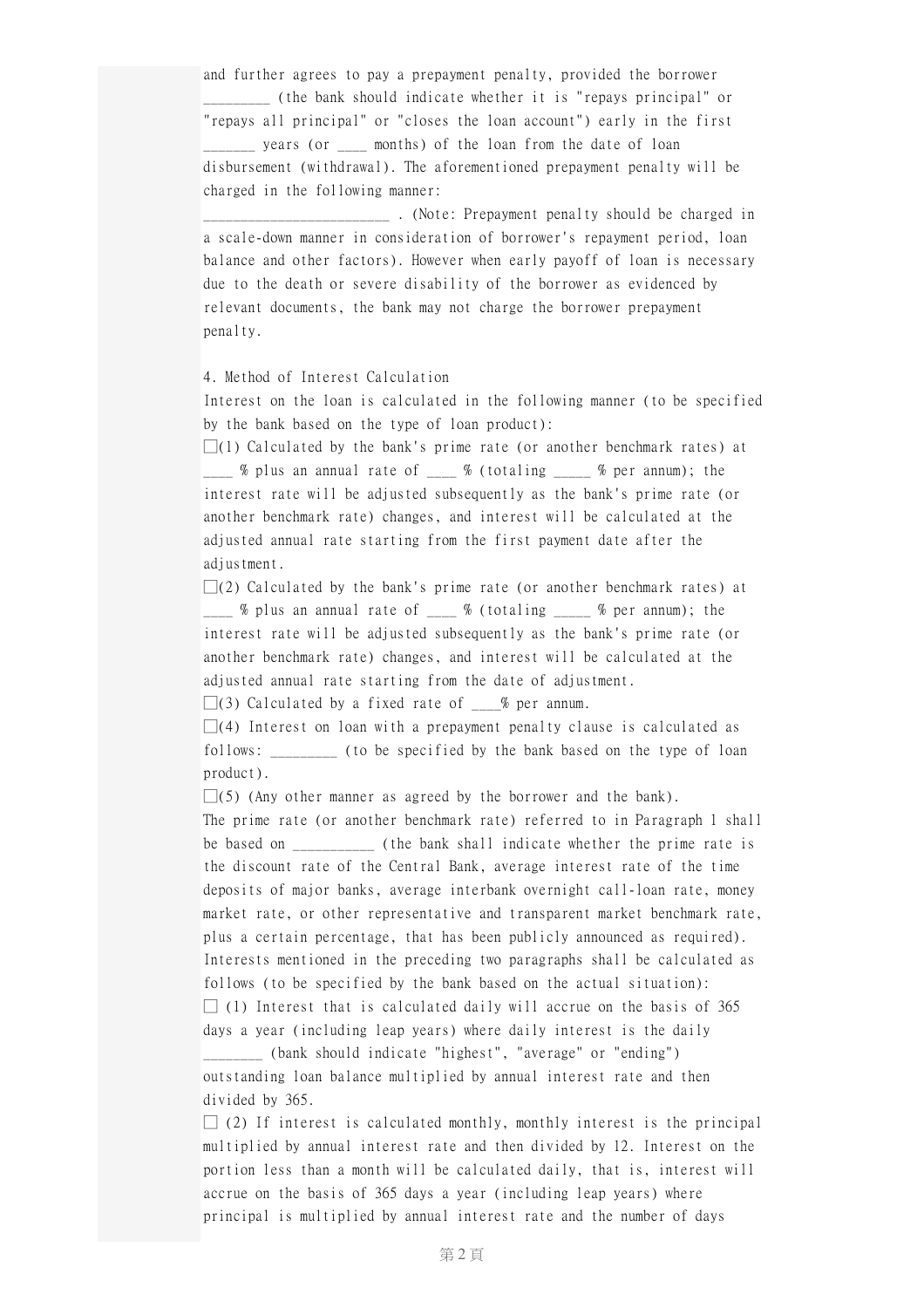elapsed in the partial month and then divided by 365.

#### 5. Notice of Interest Rate Change

When the bank adjusts its prime rate (or another benchmark rate), the bank shall notify the borrower of the adjusted prime rate (or another benchmark rate) within \_\_\_\_\_ days (no more than 15 days). If the bank fails to make such notification in a timely manner, the interest and default interest will be calculated at the originally agreed rate when interest rate is adjusted higher, and calculated at lower rate when interest rate is adjusted lower.

The bank shall post the announcement of interest rate change mentioned in the preceding paragraph at its business places and on its website, and in addition, notify the borrower by \_\_\_\_\_\_\_\_\_ as agreed by the parties (the agreed methods of notification include short message, in writing, by email, by posting on passbook, on the printout of interest payment receipt, or on the online banking login page). If no such method of notice is agreed on, the bank should notify the borrower of interest rate change in writing. (There will be a time lag between the date of rate adjustment announcement and the actual date of passbook posting or notice receipt date). When the bank adjusts the prime rate (or another benchmark rate), the borrower may ask the bank to provide the principal and interest repayment method and repayment schedule calculated based on the adjusted loan rate. Where interest is calculated and paid as agreed according to Subparagraph (5), Paragraph 1 of Point 4, the provisions of preceding three paragraphs shall apply when loan rate is adjusted.

### 6. Default Interest and Penalty

Where the borrower is late in repaying the principal or paying the interest, the bank may charge penalty only if it calculates default interest on the amount of principal due during the late payment period at the original loan rate starting from the principal due date. When the bank charges penalty according to the agreement in the preceding paragraph, it shall specify one of the methods below in the contract:  $\Box$  1. If payment is less than six months late, default penalty will be charged by billing period at the rate of 10% of the original loan rate; for the portion of payment over six months late, the penalty will be charged at the rate of 20% of the original loan rate. For each incidence of default, penalty may be charged only up for nine (9) consecutive billing periods.  $\Box$  2. A fixed-amount penalty will be charged for each billing period, and for each incidence of default, penalty may be charged only up for three (3) consecutive billing periods. (The bank may charge different fixed amounts of penalty for "different duration of default", but may not charge different fixed-amounts of penalty based on "monthly overdue amount in different brackets").

The bank may not charge penalty if it calculates default interest during the late payment period at a rate higher than the original loan rate. The bank shall specify its standards for charging interest during the late payment period in the contract and may charge only up for nine (9) consecutive billing periods for each incidence of default, and calculate interest based on the original loan rate after the 10th billing period.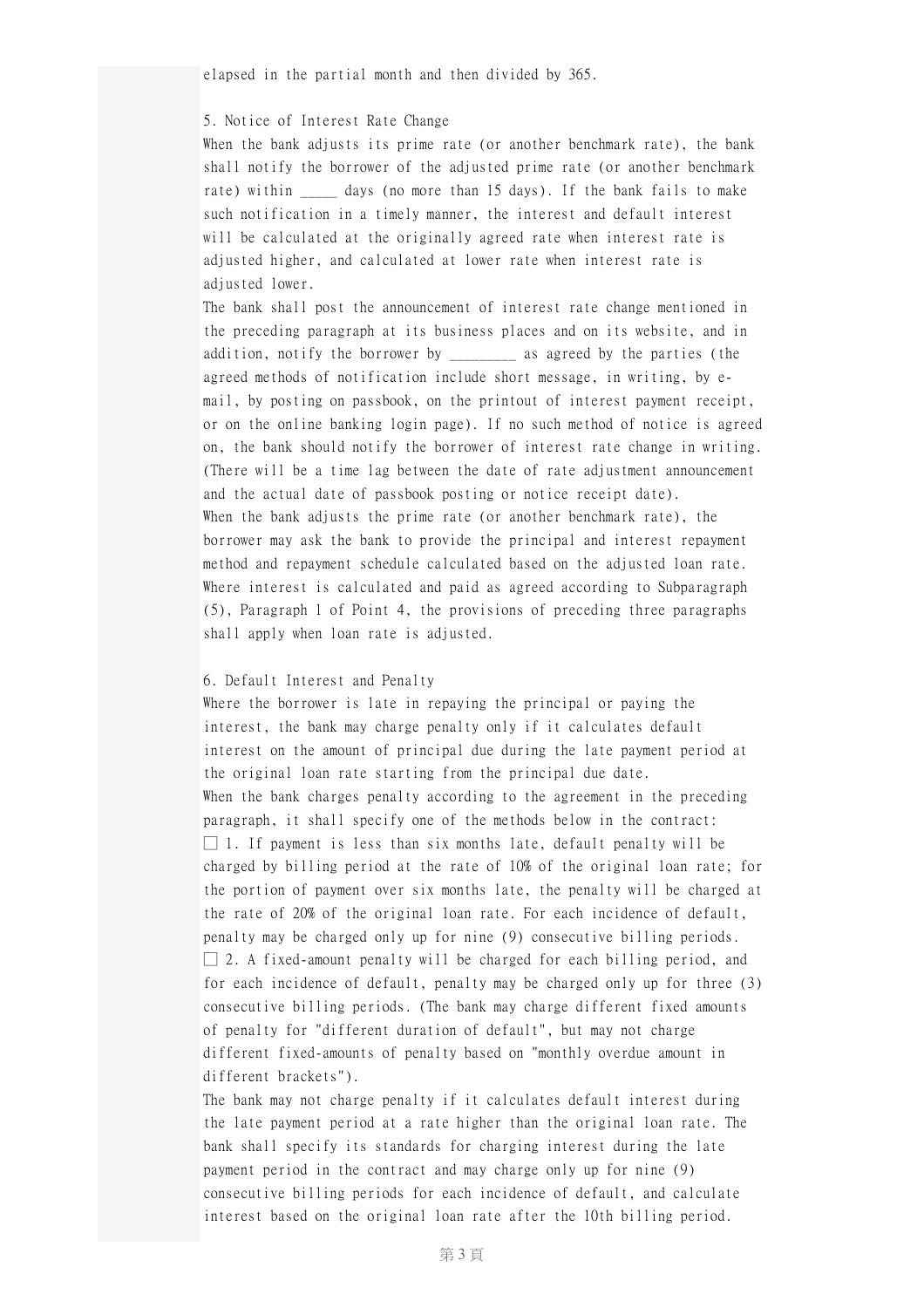7. Exercise of Offset Right

When the borrower fails to make amortized payment as agreed, or when the borrower's debt becomes due or is deemed due in accordance with the acceleration clause, the bank has the right to treat the deposits of the borrower and the guarantor at the bank and all of the borrower's claims over the bank as early payment to the bank and use such early payment to offset the borrower's debt to the bank under this contract. However when the borrower's deposits at the bank and the borrower's other claims over the bank are sufficient to pay off the borrower's debts under this contract, the bank shall not exercise offset right against the guarantor. When the bank plans to carry out offset in accordance with the preceding paragraph, it shall notify the borrower and the guarantor of its intent in writing. Such notice shall contain information on cause for exercise of offset right, types of offset rights and amounts involved. the bank shall carry out offset in the following order:

(1) The borrower's claims over the bank will be offset first, and the guarantor's claims over the bank will be offset after the bank's action of compulsory enforcement against the borrower is ineffectual.

(2) Debts that are due will be offset first and debts that are not yet due will be offset later.

(3) When deposits are used for offset, deposits with lower interest rate will be offset first.

## 8. Notice of Address Change

Where the borrower or the guarantor changes his or her residence or mailing address, or the bank changes its business place, the changing party shall immediately notify the other party in writing or in a manner as agreed by the parties.

## 9. Use of Personal Information

Unless it is otherwise provided by law, the bank may gather, process and use the personal information of the borrower and the guarantor and their information on dealings with financial institutions only to the extent of serving the purpose of this contract.

The borrower and the guarantor:

□ Disagree (if the borrower or the guarantor disagrees, the bank will not be able to provide this loan service).

□ Agree.

(Check either one; if neither is checked, it is deemed that the borrower and the guarantor disagree).

The bank may provide the personal information of the borrower and the guarantor and information on their credit-related dealings with the bank to the Joint Credit Information Center (JCIC) and persons commissioned by the bank in compliance with applicable regulations to handle matters on the bank's behalf. However when the data and information of the borrower and the guarantor provided to the aforementioned entities under their consent contain error or change, the bank should take the initiative to make correction or supply additional information and ask the aforementioned institutions or units to do the same, and send the borrower or the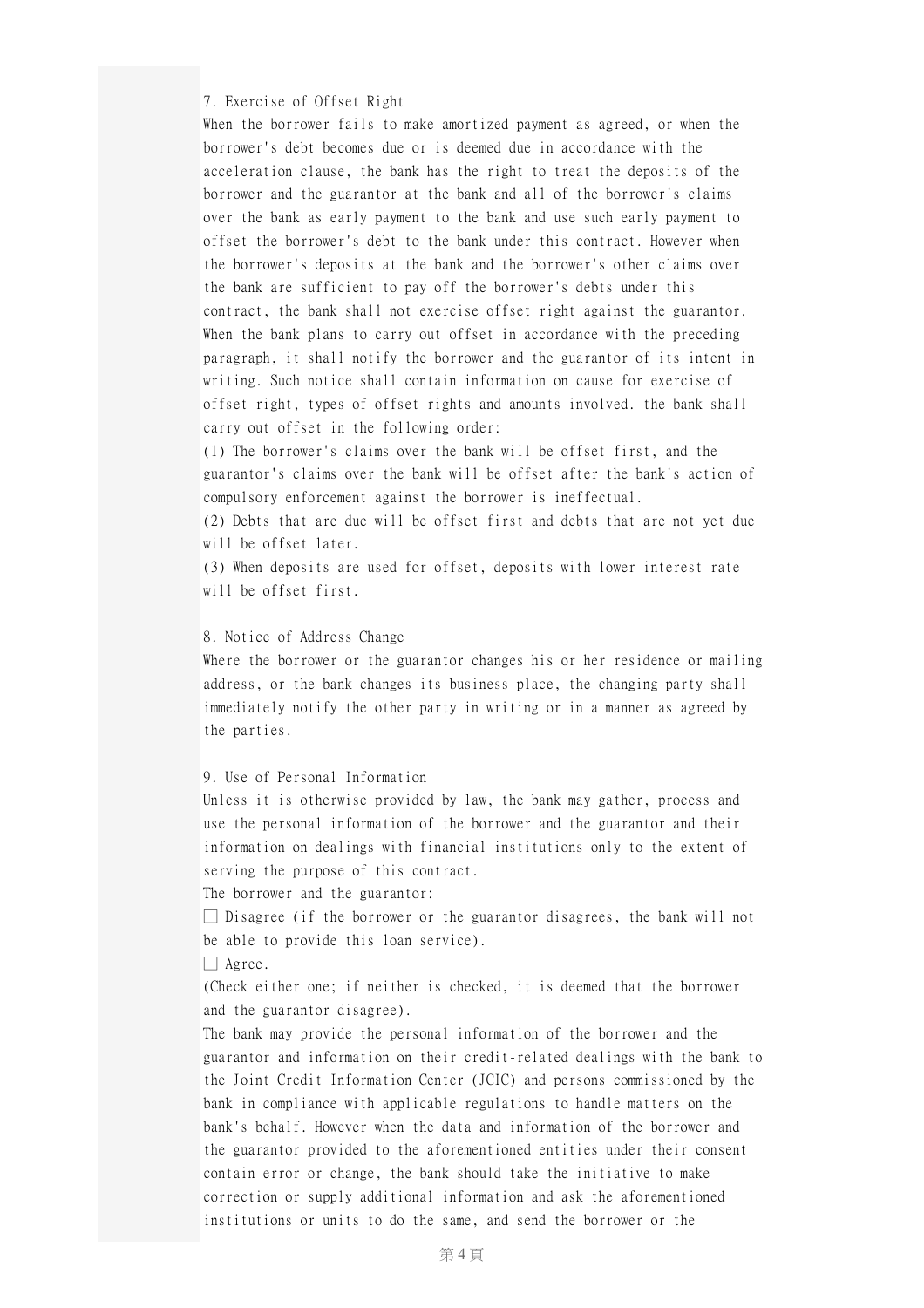guarantor a notice of the same.

If the information provided by the borrower or the guarantor to the bank is stolen, leaked, altered or otherwise infringed by institutions or persons other than the bank, the bank shall notify the borrower or the guarantor by an appropriate means as soon as possible, and if the borrower or the guarantor asks the bank to furnish the flow of relevant information, promptly provide the borrower or the guarantor with the list of institutions or persons that have access to such information.

# 10. Outsourcing of Business Operations - General

The bank may, in accordance with applicable regulations set forth by the competent authorities, commission third parties (institutions) to handle the billing and payment operations, computer processing operation or other operations in connection with this contract.

Where the bank has outsourced its business operations according to the preceding paragraph, the bank shall urge and ensure that outsourced service providers will observe the confidentiality provisions set out in the Banking Act and other applicable regulations without disclosing relevant information to third parties.

When an outsourced service provider commissioned by the bank violates the Personal Information Protection Act that results in the personal information of the borrower or the guarantor being illegally gathered, processed, or used, or the rights of the borrower or the guarantor being otherwise infringed, the borrower or the guarantor may seek damages from both the bank and its outsourced service provider in accordance with the Civil Code, Personal Information Protection Act or other applicable regulations.

# 11. Outsourcing of Business Operations - Obligation to Inform Outsourcing of Collection Operation

When the borrower is late in repaying principal or interest, the bank may outsource its debt collection operation and notify the borrower and the guarantor the same in writing before doing so. Such notice shall contain information on the name of outsourced collection service provider, collection amount, period of retention for tape-recorded collection record, and other relevant matters as required by applicable regulations. The bank shall post the basic information of the outsourced debt collection service provider at its business places and on its website. If the bank fails to make notice according to Paragraph 1 hereof or the outsourced service provider fails to perform the collection activities in accordance with applicable regulations, the bank shall be held jointly liable for damages incurred by the borrower or the guarantor thereof.

# 12. Attachment of Security Interest

When the borrower or a third party provides the bank with a collateral to secure the loan, the security interest (mortgage) attached to the collateral shall be limited to the debt under this contract, unless it is otherwise consented in writing by the collateral provider as needs arise in the future (see attachments for letter of consent and suggested language for line of credit mortgage agreement).